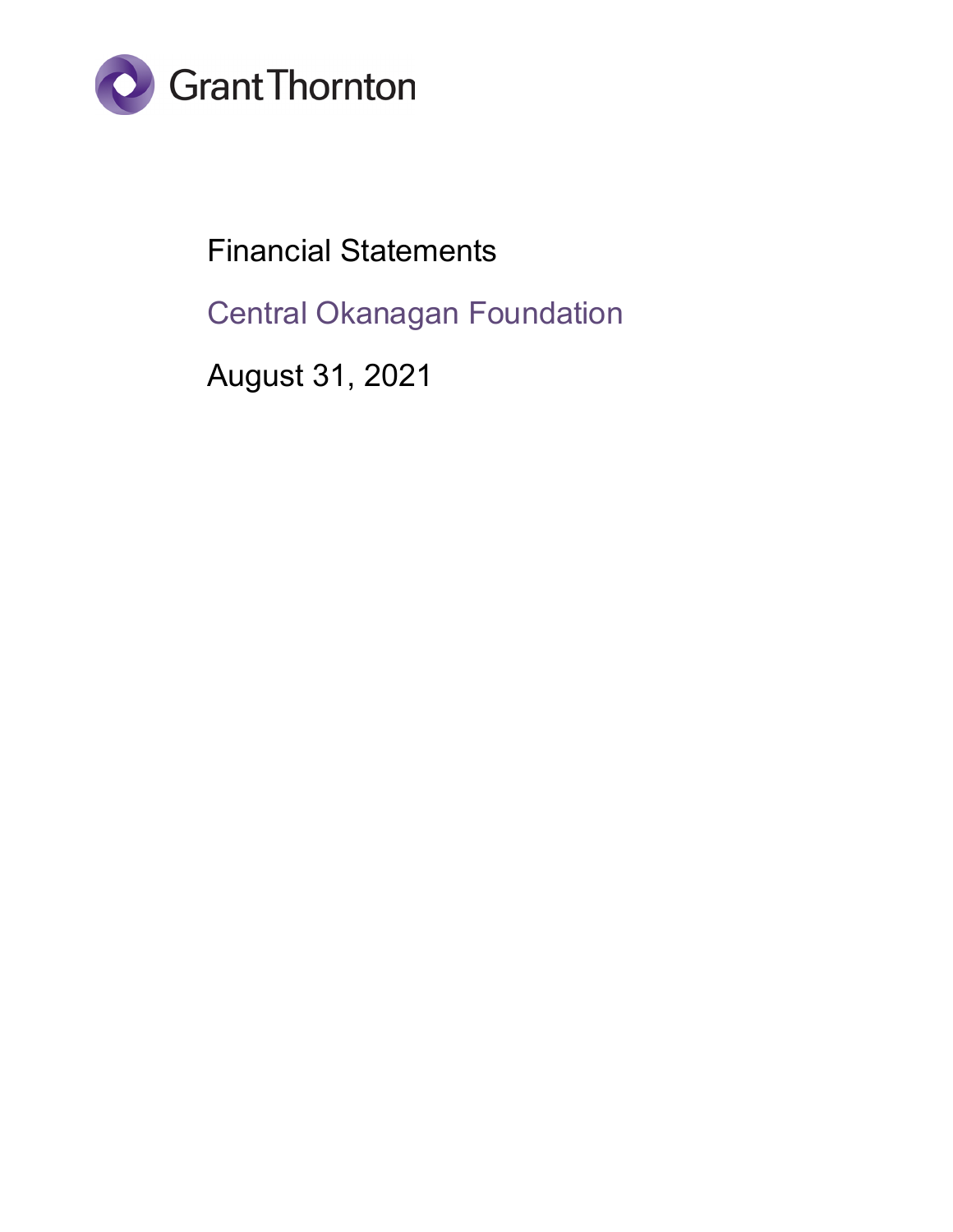Central Okanagan Foundation

# **Contents**

| Independent Auditor's Report           | $1 - 2$ |
|----------------------------------------|---------|
| <b>Statement of Financial Position</b> | 3       |
| <b>Statement of Operations</b>         | 4       |
| Statement of Changes in Net Assets     | 5       |
| <b>Statement of Cash Flows</b>         | 6       |
| Notes to the Financial Statements      | $7-12$  |

Page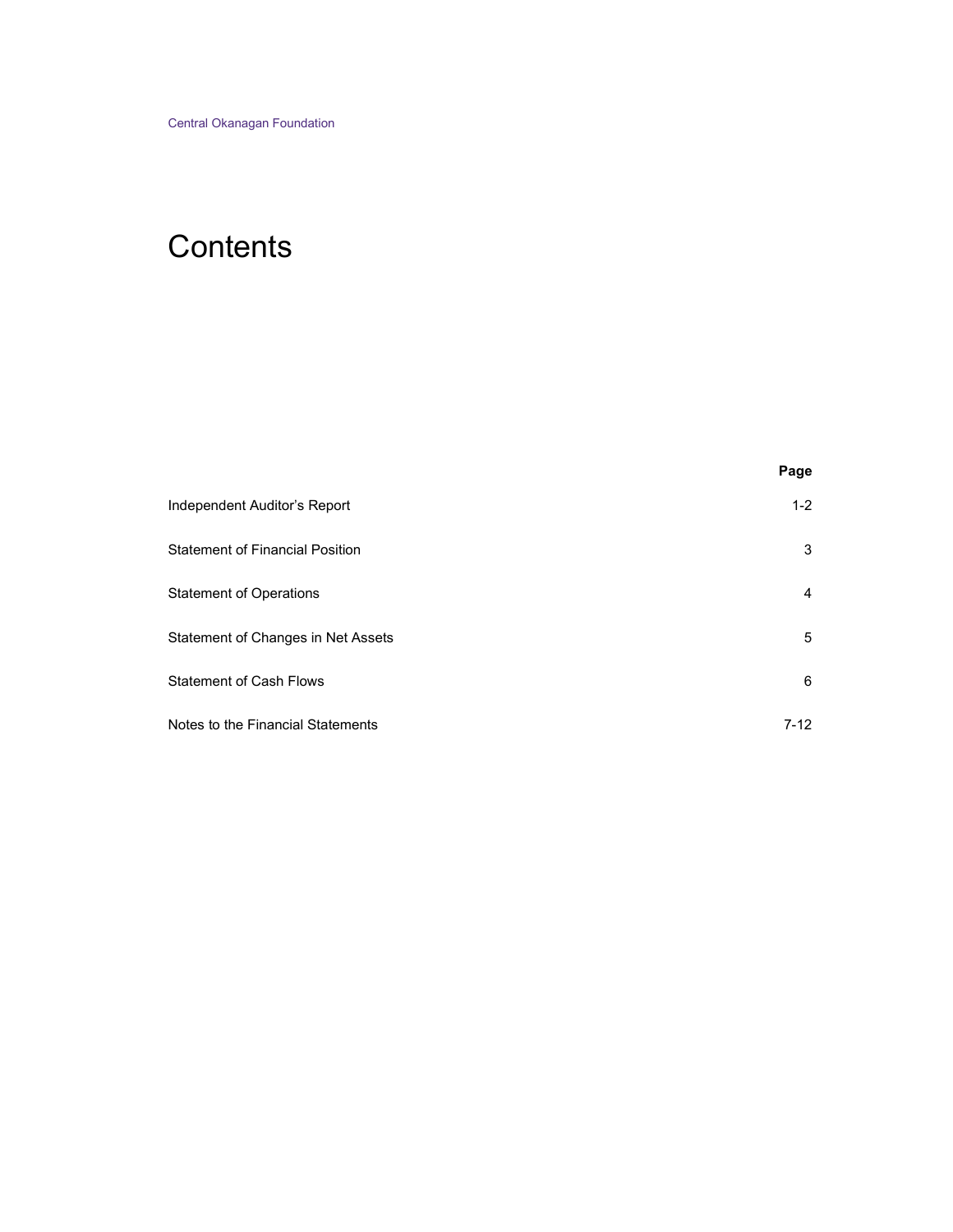

# Independent Auditor's Report

Grant Thornton LLP 200-1633 Ellis Street Kelowna, BC V1Y 2A8

T +1 250 712 6800 F +1 250 712 6850

To the directors of Central Okanagan Foundation

#### Opinion

We have audited the financial statements of Central Okanagan Foundation ("the Foundation"), which comprise the statement of financial position as at August 31, 2021, and the statements of operations, changes in net assets and cash flows for the year then ended, and notes to the financial statements, including a summary of significant accounting policies.

In our opinion, the accompanying financial statements present fairly, in all material respects, the financial position of the Foundation as at August 31, 2021, and its results of operations and its cash flows for the year then ended in accordance with Canadian accounting standards for not-for-profit organizations.

### Report on other legal and regulatory requirements

As required by the Societies Act of British Columbia, we report that in our opinion, these accounting principles have been applied on a basis consistent with that of the preceding year.

### Basis for Opinion

We conducted our audit in accordance with Canadian generally accepted auditing standards. Our responsibilities under those standards are further described in the Auditor's Responsibilities for the Audit of the Financial Statements section of our report. We are independent of the Foundation in accordance with the ethical requirements that are relevant to our audit of the financial statements in Canada, and we have fulfilled our other ethical responsibilities in accordance with these requirements. We believe that the audit evidence we have obtained is sufficient and appropriate to provide a basis for our qualified opinion.

### Responsibilities of Management and Those Charged with Governance for the Financial **Statements**

Management is responsible for the preparation and fair presentation of these financial statements in accordance with Canadian accounting standards for not-for-profit organizations, and for such internal control as management determines is necessary to enable the preparation of financial statements that are free from material misstatement, whether due to fraud or error.

In preparing the financial statements, management is responsible for assessing the Foundation's ability to continue as a going concern, disclosing, as applicable, matters related to going concern and using the going concern basis of accounting unless management either intends to liquidate the Foundation or to cease operations, or has no realistic alternative but to do so.

Those charged with governance are responsible for overseeing the Foundation's financial reporting process.

> 1 Audit | Tax | Advisory © Grant Thornton LLP. A Canadian Member of Grant Thornton International Ltd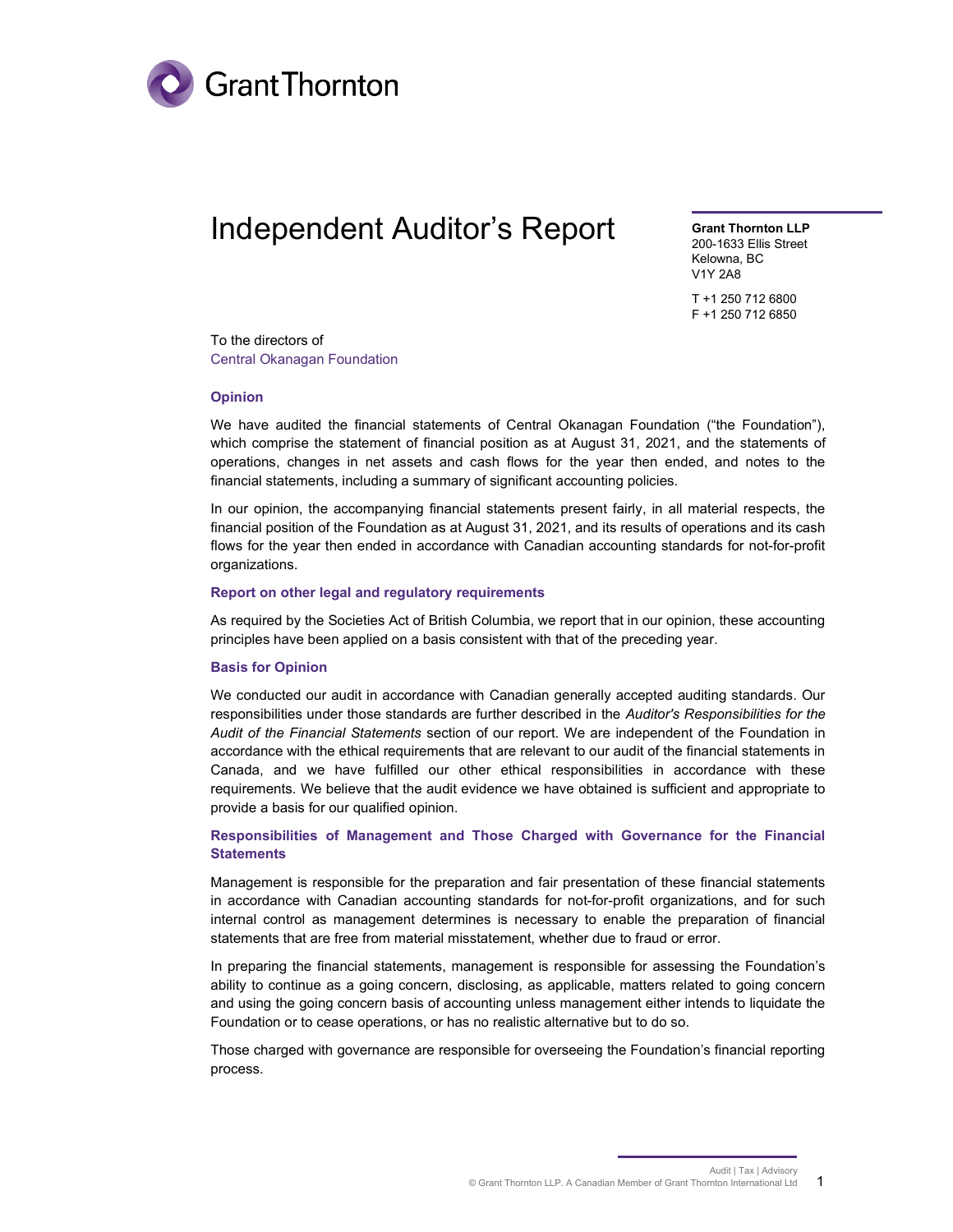#### Auditor's Responsibilities for the Audit of the Financial Statements

Our objectives are to obtain reasonable assurance about whether the financial statements as a whole are free from material misstatement, whether due to fraud or error, and to issue an auditor's report that includes our opinion. Reasonable assurance is a high level of assurance but is not a guarantee that an audit conducted in accordance with Canadian generally accepted auditing standards will always detect a material misstatement when it exists. Misstatements can arise from fraud or error and are considered material if, individually or in the aggregate, they could reasonably be expected to influence the economic decisions of users taken on the basis of these financial statements.

As part of an audit in accordance with Canadian generally accepted auditing standards, we exercise professional judgment and maintain professional skepticism throughout the audit. We also:

- Identify and assess the risks of material misstatement of the financial statements, whether due to fraud or error, design and perform audit procedures responsive to those risks, and obtain audit evidence that is sufficient and appropriate to provide a basis for our opinion. The risk of not detecting a material misstatement resulting from fraud is higher than for one resulting from error, as fraud may involve collusion, forgery, intentional omissions, misrepresentations, or the override of internal control.
- Obtain an understanding of internal control relevant to the audit in order to design audit procedures that are appropriate in the circumstances, but not for the purpose of expressing an opinion on the effectiveness of the Foundation's internal control.
- Evaluate the appropriateness of accounting policies used and the reasonableness of accounting estimates and related disclosures made by management.
- Conclude on the appropriateness of management's use of the going concern basis of accounting and, based on the audit evidence obtained, whether a material uncertainty exists related to events or conditions that may cast significant doubt on the Foundation's ability to continue as a going concern. If we conclude that a material uncertainty exists, we are required to draw attention in our auditor's report to the related disclosures in the financial statements or, if such disclosures are inadequate, to modify our opinion. Our conclusions are based on the audit evidence obtained up to the date of our auditor's report. However, future events or conditions may cause the Foundation to cease to continue as a going concern.
- Evaluate the overall presentation, structure and content of the financial statements, including the disclosures, and whether the financial statements represent the underlying transactions and events in a manner that achieves fair presentation.

We communicate with those charged with governance regarding, among other matters, the planned scope and timing of the audit and significant audit findings, including any significant deficiencies in internal control that we identify during our audit.

Kelowna, Canada

Grant Thouston LLP

November 22, 2021 Chartered Professional Accountants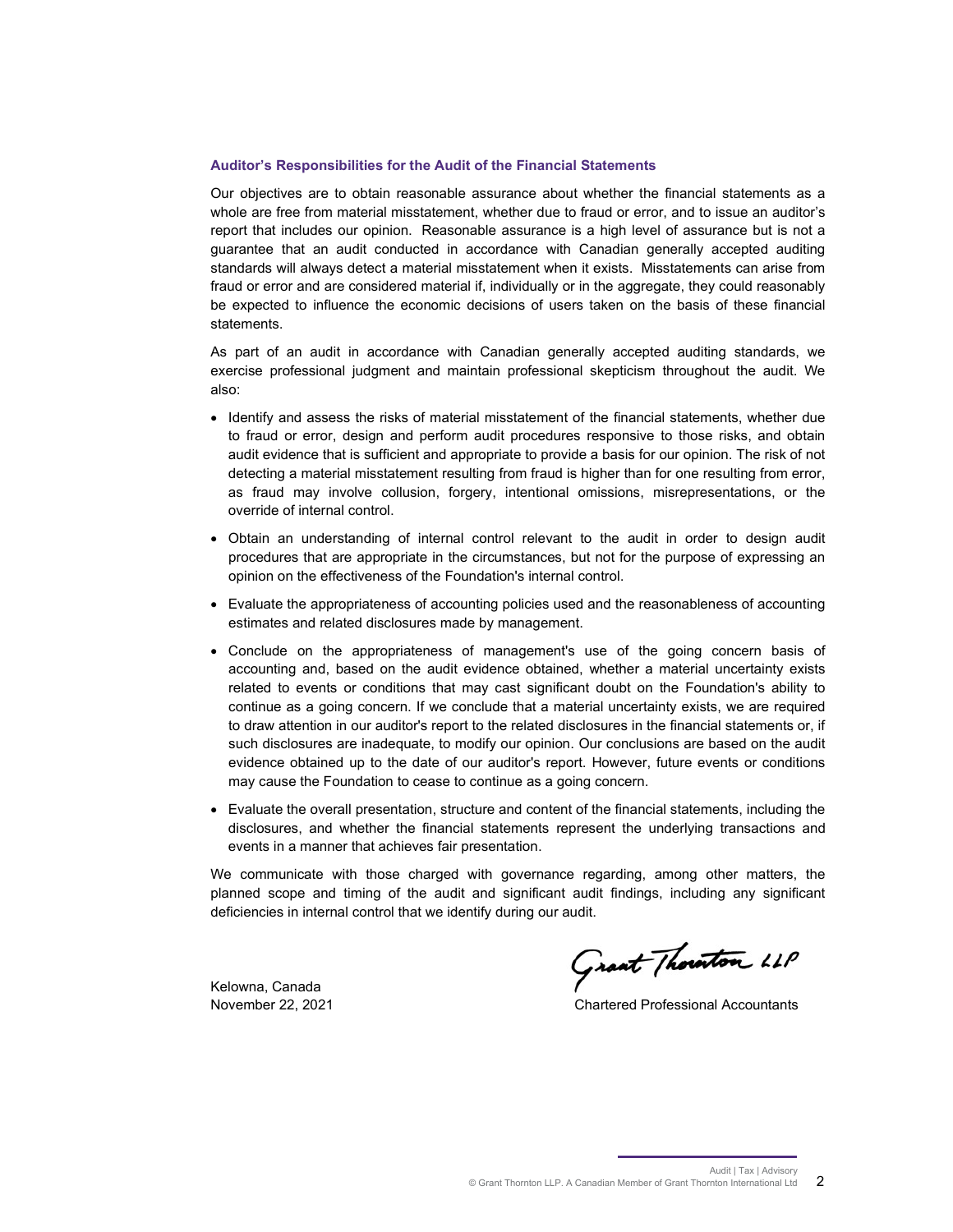### Central Okanagan Foundation Statement of Financial Position

| August 31                                    | 2021                     | 2020                           |
|----------------------------------------------|--------------------------|--------------------------------|
| <b>Assets</b>                                | \$                       | \$                             |
| Current                                      | 825,170                  | 489,054                        |
| Cash and cash equivalents                    | 14,433                   | 21,787                         |
| Receivables                                  | 639,774                  | 445,528                        |
| Accrued interest receivable                  | 45,655                   | 26,911                         |
| Prepaid expenses                             | 1,525,032                | 983,280                        |
| Portfolio investments                        | 2,010,644                | 2,119,687                      |
| Cash and cash equivalents                    | 10,952,061               | 9,622,662                      |
| Laddered bond portfolio                      | 28,328,765               | 23,509,933                     |
| Managed accounts at fair value               | 41,291,470               | 35,252,282                     |
| Life insurance policies (Note 3)             | 32,153                   | 29,489                         |
| Tangible capital assets (Note 4)             | 24,095                   | 26,026                         |
|                                              | 41,347,718<br>42,872,750 | 35,307,797<br>36,291,077<br>\$ |
| Liabilities                                  | \$                       | \$                             |
| Current                                      | 64,967                   | 65,961                         |
| Payables and accruals                        | 444,215                  | 321,934                        |
| Undistributed allocations                    | 194,056                  | 272,888                        |
| Grants payable (Note 5)                      | 402,853                  | 383,557                        |
| Unearned revenue (Note 6)                    | 1,106,091                | 1,044,340                      |
| Long-term grants payable (Note 5)            | 82,500                   | 19,667                         |
| <b>Net assets</b>                            | 32,811,554               | 30,418,175                     |
| Restricted to - Endowment funds (Note 7)     | 1,034,839                | 953,110                        |
| - Flow-through funds (Note 8)                | 24,095                   | 26,026                         |
| - Invested in tangible capital assets        | 1,646,529                | 2,336,641                      |
| - Allocations reserve (Note 9)               | 936,852                  | 903,651                        |
| Unrestricted - Impact fund                   | 5,198,137                | 559,978                        |
| - Operating fund                             | 41,652,006               | 35, 197, 581                   |
| Interest in life insurance policies (Note 3) | 32,153                   | 29,489                         |
|                                              | 41,684,159<br>42,872,750 | 35,227,070<br>36,291,077       |

Commitment (Note 13)

On behalf of the Board

 $\sqrt{\frac{2GMm}}$  Director  $\sqrt{\frac{2GMm}}$  Director

DocuSigned by: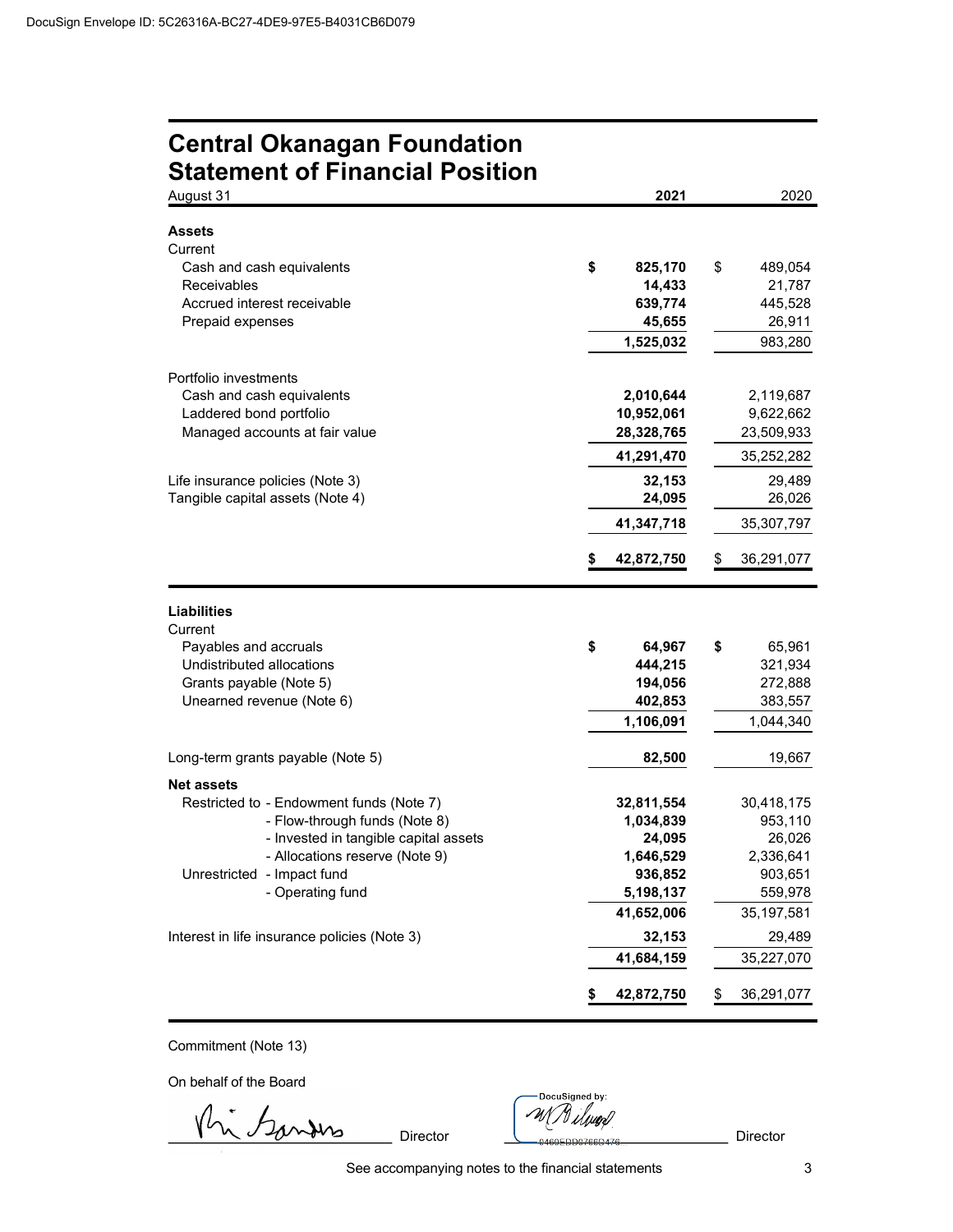### Central Okanagan Foundation Statement of Operations

Year ended August 31

|                                              | Restricted          |                  |                    |                        |      |                | Unrestricted      |                      |                  |
|----------------------------------------------|---------------------|------------------|--------------------|------------------------|------|----------------|-------------------|----------------------|------------------|
|                                              |                     |                  | Invested           |                        |      |                |                   |                      |                  |
|                                              |                     | Flow-            | in tangible        |                        |      |                |                   |                      |                  |
|                                              | Endowment<br>funds  | through<br>funds | capital<br>assets  | Allocations<br>reserve |      | Impact<br>fund | Operating<br>fund | 2021<br><b>Total</b> | 2020<br>Total    |
| <b>Revenue</b>                               |                     |                  |                    |                        |      |                |                   |                      |                  |
| Endowment contributions                      | 2,374,633 \$<br>\$. |                  | \$                 | \$                     | - \$ | $-$ \$         |                   | 2,374,633            | 1,184,628<br>-\$ |
| Flow-through donations                       |                     |                  |                    |                        |      |                |                   |                      |                  |
| - General                                    |                     | 1,121,354        |                    |                        |      |                |                   | 1,121,354            | 866,836          |
| - City of Kelowna grants                     |                     | 187,000          |                    |                        |      |                | 23,000            | 210,000              | 210,000          |
| - District of Peachland grants               |                     | 4,000            |                    |                        |      |                |                   | 4,000                | 2,000            |
| - Bursary and scholarship                    |                     | 16,398           |                    |                        |      |                |                   | 16,398               | 16,194           |
| Investment returns                           |                     |                  |                    |                        |      |                |                   |                      |                  |
| - Interest and dividends                     |                     |                  |                    |                        |      |                | 290,075           | 290,075              | 301,286          |
| - Realized and unrealized                    |                     |                  |                    |                        |      |                |                   |                      |                  |
| gain on equity portfolio                     |                     |                  |                    |                        |      |                | 5,376,763         | 5,376,763            | 755,941          |
| Donations                                    |                     |                  |                    |                        |      | 62,208         | 16,250            | 78,458               | 171,540          |
| Special projects (Note 6)                    |                     |                  |                    |                        |      |                |                   |                      |                  |
| - Special project revenue                    |                     |                  |                    |                        |      |                | 116,678           | 116,678              | 113,068          |
| - Sub-project                                |                     |                  |                    |                        |      |                | 1,336,558         | 1,336,558            | 1,005,618        |
| In-kind contributions                        |                     |                  |                    |                        |      |                |                   |                      |                  |
| - Annual report                              |                     |                  |                    |                        |      |                | 8,000             | 8,000                | 8,000            |
| - Insurance premiums                         |                     |                  |                    |                        |      |                | 36,791            | 36,791               | 35,067           |
|                                              | 2,374,633           | 1,328,752        |                    |                        |      | 62,208         | 7,204,115         | 10,969,708           | 4,670,178        |
| <b>Expenses</b>                              |                     |                  |                    |                        |      |                |                   |                      |                  |
| Administration (Note 10)                     |                     |                  |                    |                        |      |                | 666,740           | 666,740              | 676,694          |
| Amortization                                 |                     |                  | 9,899              |                        |      |                |                   | 9,899                | 13,425           |
| <b>Distributions</b>                         |                     |                  |                    |                        |      | 29,361         | 1,182,390         | 1,211,751            | 919,042          |
| Special project - sub-project costs (Note 6) |                     |                  |                    |                        |      |                | 1,336,558         | 1,336,558            | 1,005,618        |
| Flow-through funds - distributions (Note 11) |                     | 1,050,161        |                    |                        |      |                |                   | 1,050,161            | 1,321,546        |
| Investment management fee                    |                     |                  |                    |                        |      |                | 240,174           | 240,174              | 218,058          |
| Loss on assets disposal                      |                     |                  |                    |                        |      |                |                   |                      | 20,996           |
|                                              |                     | 1,050,161        | 9,899              |                        |      | 29,361         | 3,425,862         | 4,515,283            | 4,175,379        |
| Excess (deficiency) of                       |                     |                  |                    |                        |      |                |                   |                      |                  |
| revenue over expenses                        | 2,374,633           | 278,591<br>\$    | $(9,899)$ \$<br>\$ |                        | \$   | 32,847         | \$<br>3,778,253   | 6,454,425<br>S.      | 494,799<br>S     |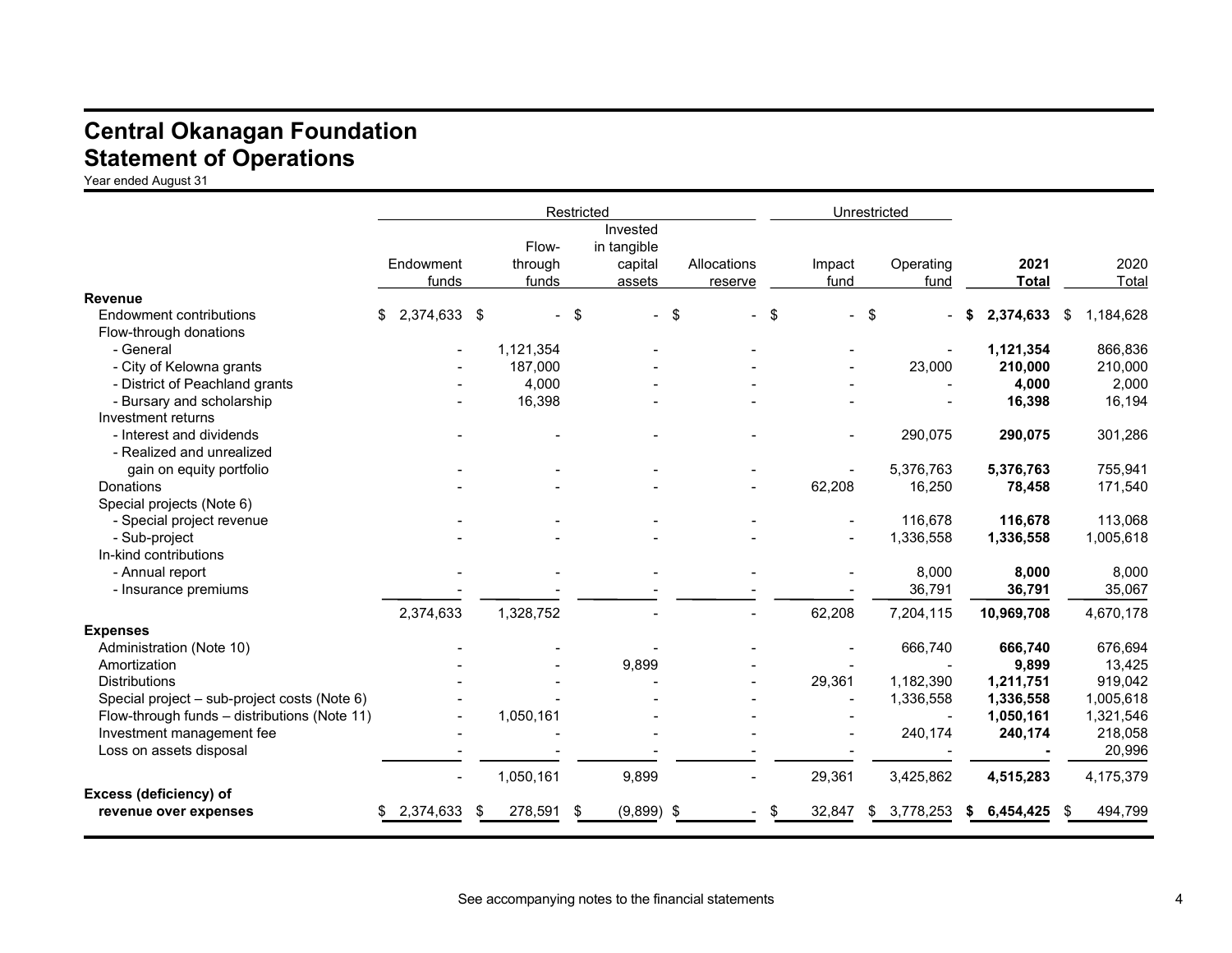### Central Okanagan Foundation Statement of Changes in Net Assets

Year ended August 31

|                                              | Restricted       |     |            |  |             | Unrestricted |             |    |         |     |           |              |              |
|----------------------------------------------|------------------|-----|------------|--|-------------|--------------|-------------|----|---------|-----|-----------|--------------|--------------|
|                                              |                  |     |            |  | Invested    |              |             |    |         |     |           |              |              |
|                                              |                  |     | Flow-      |  | in tangible |              |             |    |         |     |           |              |              |
|                                              | Endowment        |     | through    |  | capital     |              | Allocations |    | Impact  |     | Operating | 2021         | 2020         |
|                                              | funds            |     | funds      |  | assets      |              | reserve     |    | fund    |     | fund      | <b>Total</b> | Total        |
| Net assets, beginning of year                | $$30,418,175$ \$ |     | 953,110 \$ |  | 26,026      | S            | 2,336,641   | -S | 903,651 | -SS | 559.978   | \$35,197,581 | \$34,702,782 |
| Excess (deficiency) of revenue over expenses | 2,374,633        |     | 278,591    |  | (9,899)     |              |             |    | 32.847  |     | 3,778,253 | 6,454,425    | 494,799      |
| Interfund transfers                          | 18,746           |     | (196, 862) |  | 7,968       |              | (690, 112)  |    | 354     |     | 859,906   |              |              |
| Net assets, end of year                      | \$32,811,554     | -SS | ,034,839   |  | 24,095      | S            | .646,529 ا  |    | 936,852 | SS. | 5,198,137 | \$41,652,006 | \$35,197,581 |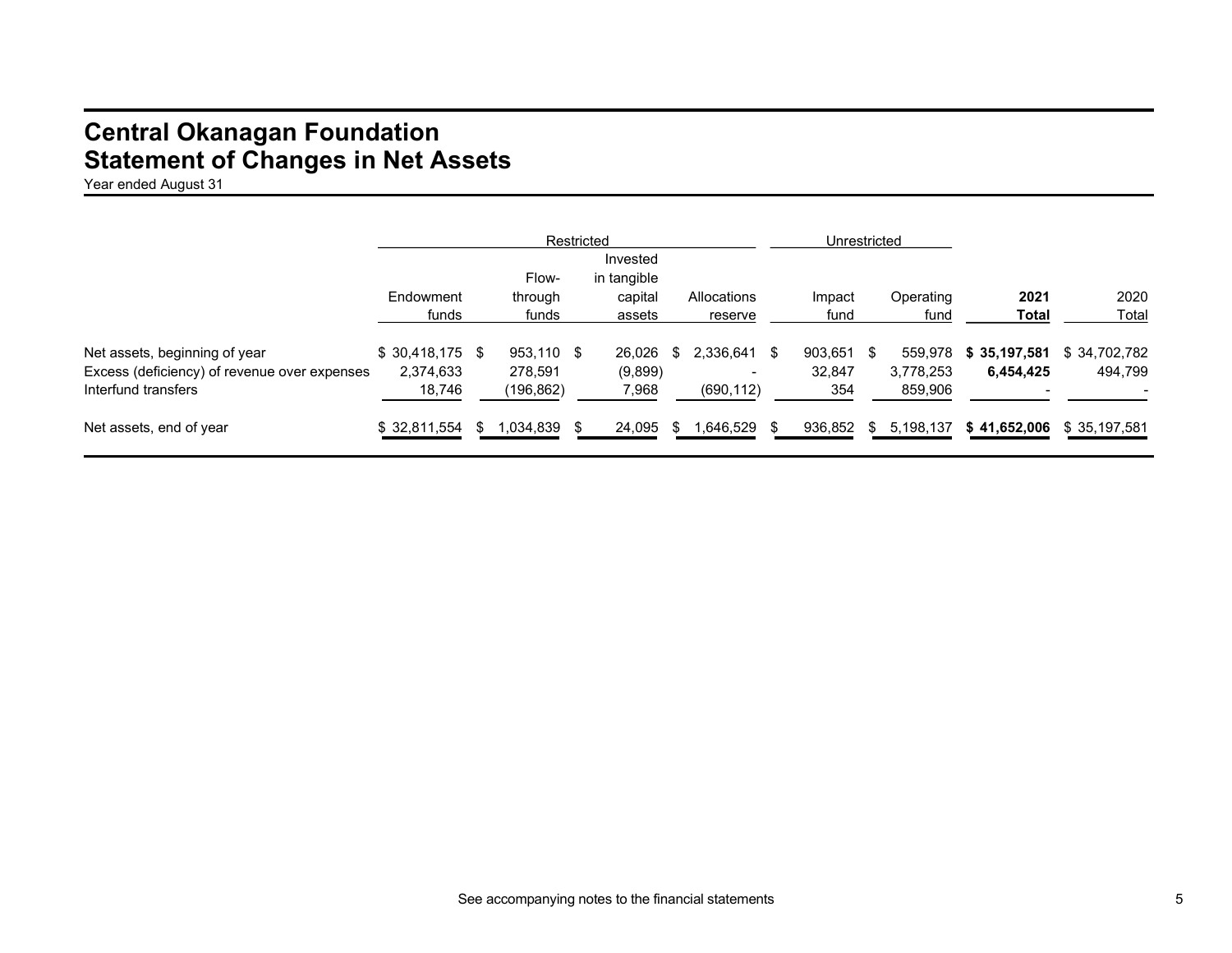### Central Okanagan Foundation Statement of Cash Flows

| Year ended August 31                             | 2021            | 2020          |
|--------------------------------------------------|-----------------|---------------|
| Increase (decrease) in cash and cash equivalents |                 |               |
| <b>Operating</b>                                 |                 |               |
| Excess of revenue over expenses                  | \$<br>6,454,425 | \$<br>494,799 |
| Adjustment for non-cash items                    |                 |               |
| Loss on disposal of tangible capital assets      |                 | 20,996        |
| Amortization                                     | 9,899           | 13,425        |
|                                                  | 6,464,324       | 529,220       |
| Changes in non-cash operating working capital    |                 |               |
| Receivables                                      | 7,354           | 2,856         |
| Accrued interest receivable                      | (194, 246)      | (180, 841)    |
| Prepaid expenses                                 | (18, 744)       | 16,242        |
| Payables and accruals                            | (946)           | 9,570         |
| Undistributed allocations                        | 122,281         | (23,081)      |
| Grants payable                                   | (15,999)        | (213, 445)    |
| Unearned revenue                                 | 19,296          | 211,377       |
|                                                  | 6,383,320       | 351,898       |
| Investing                                        |                 |               |
| Purchase of tangible capital assets              | (7,968)         | (20, 201)     |
| Investments, net                                 | (6,039,236)     | (98, 718)     |
|                                                  | (6,047,204)     | (118, 919)    |
| Increase in cash and cash equivalents            | 336,116         | 232,979       |
| Cash and cash equivalents, beginning of year     | 489,054         | 256,075       |
| Cash and cash equivalents, end of year           | 825,170         | \$<br>489,054 |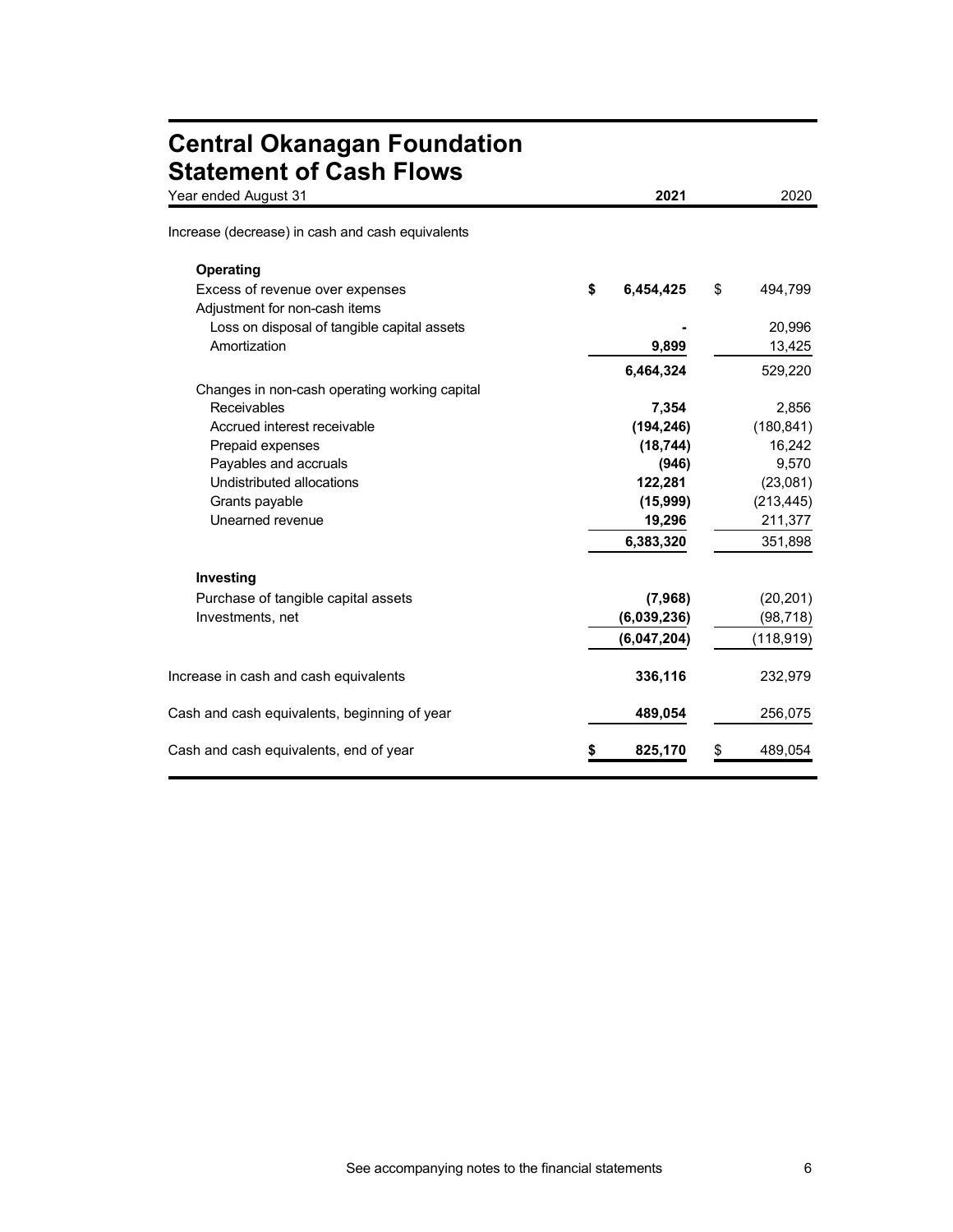August 31, 2021

### 1. Nature of organization

The Foundation is a society incorporated under the Society Act of British Columbia whose purpose is to encourage and promote the establishment of endowment funds on behalf of the community to create a permanent source of income to be distributed annually for charitable activities primarily within the Central Okanagan.

The Foundation is a registered charity within the definition of the Income Tax Act and therefore, as long as it complies with the rules and regulations of the Income Tax Act, it is exempt from income taxes and may issue receipts to donors.

### 2. Summary of significant accounting policies

### Basis of presentation

The Foundation has prepared these financial statements in accordance with Canadian Accounting Standards for Not-for-Profit-Organizations ("ASNPO").

### Cash and cash equivalents

Cash and cash equivalents include cash on hand, balances with banks and short-term deposits with original maturities of three months or less.

### Financial instruments

### Initial measurement

The Foundation's financial instruments are measured at fair value when issued or acquired. For financial instruments subsequently measured at cost or amortized cost, fair value is adjusted by the amount of the related financing fees and transaction costs. For financial instruments subsequently measured at fair value, transaction costs and financing fees are recognized in operations in the year in which they are incurred.

### Subsequent measurement

At each reporting date, the Foundation measures its financial assets and liabilities at cost or amortized cost (less impairment in the case of financial assets), except for equities quoted in an active market, which must be measured at fair value. The Foundation's financial instruments measured at fair value are its managed accounts as they include equities quoted in an active market. All changes in fair value of the Foundation's managed accounts are recorded in the statement of operations. The Foundation uses the effective interest rate method to amortize any premiums, discounts, transaction fees and financing fees to the statement of operations. The financial instruments subsequently measured at amortized cost are cash and cash equivalents, receivables, accrued interest receivable, laddered bond portfolio, payables and accruals, undistributed allocations and grants payable.

For financial assets measured at cost or amortized cost, the Foundation regularly assesses whether there are any indications of impairment. If there is an indication of impairment, and the Foundation determines that there is a significant adverse change in the expected timing or amount of future cash flows from the financial asset, it recognizes an impairment loss in the statement of operations. Any reversals of previously recognized impairment losses are recognized in operations in the year the reversal occurs.

(continued)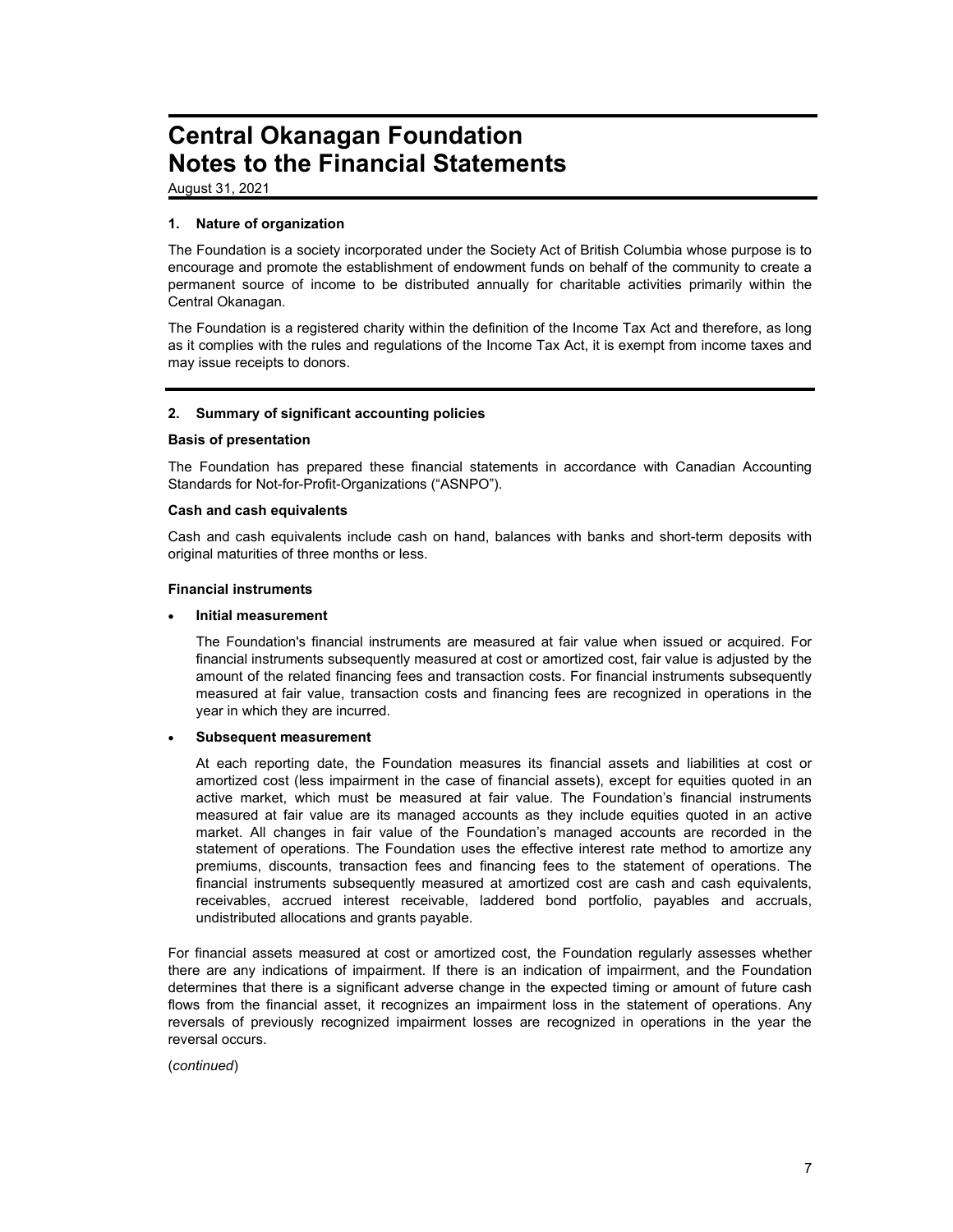August 31, 2021

### 2. Summary of significant accounting policies (continued)

### Tangible capital assets and amortization

Purchased tangible capital assets are recorded at cost. Contributed tangible capital assets are recorded at fair value at the date of contribution.

Rates of amortization applied on a straight-line basis to write off the cost of tangible capital assets over their estimated lives are as follows:

| Computer hardware       | 5 years |
|-------------------------|---------|
| Computer software       | 5 years |
| Furniture and equipment | 5 vears |
| Leasehold improvements  | 5 years |

### Impairment of tangible capital assets

When a tangible capital asset no longer has any long-term service potential to the Foundation, the excess of its net carrying amount over any residual value is recognized as an expense in the statement of operations. Any write-downs recognized are not reversed.

The Foundation tests tangible capital assets, or groups of tangible capital assets, for impairment whenever events or changes in circumstances indicate that their carrying amounts may not be recoverable. An impairment loss is recognized when the carrying amount of the tangible capital asset or group of tangible capital assets exceeds the asset's fair value or replacement cost.

### Undistributed allocations

Undistributed allocations represent amounts approved by the Board of Directors that have not yet been distributed.

### Grants payable

Grants payable are recorded when authorized for payment by the Board. At August 31, 2021, there were a number of grants which had been approved by the Board but not yet paid. Grants, which have been approved by the Board and are not payable until after fiscal year 2022 have been recorded as long-term grants payable.

### Revenue recognition

The Foundation follows the restricted fund method of accounting for contributions.

Restricted contributions are recognized as revenue when received or receivable in the appropriate restricted fund. Restricted contributions for which there is no corresponding restricted fund are accounted for using the deferral method and recognized as revenue in the administration fund when the related expenses are incurred.

Unrestricted contributions are recognized as revenue in the appropriate unrestricted fund in the year received or receivable if the amount to be received can be reasonably estimated and collection is reasonably assured.

Contributions for endowment are recognized as revenue in the Endowment Fund.

Bequests are recognized as revenue when received.

(continued)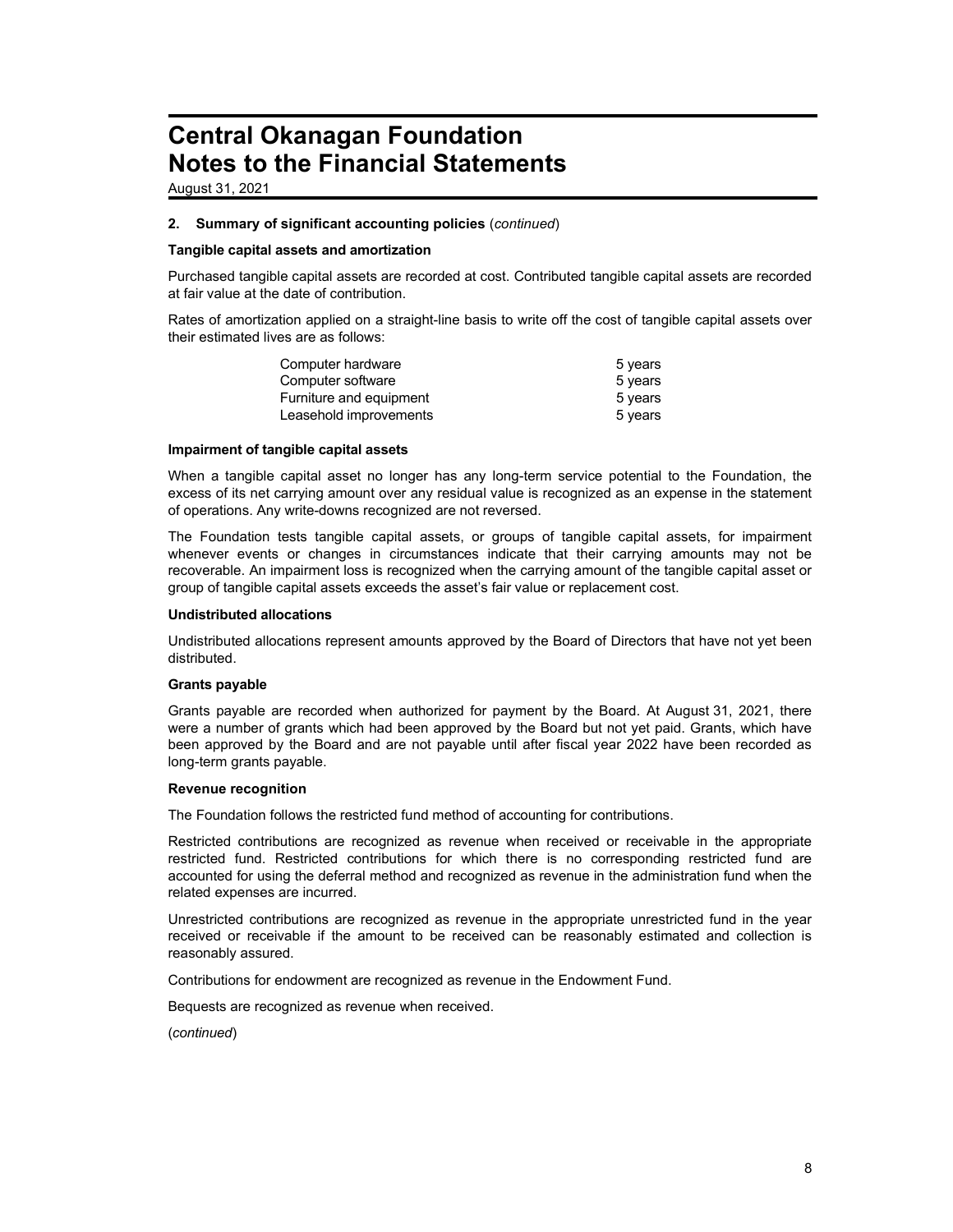August 31, 2021

### 2. Summary of significant accounting policies (continued)

### Revenue recognition (continued)

Flow-through funds received from organizations or donors are distributed annually according to recommendations of the Foundation grant committee or as recommended by the donor. These funds are therefore recognized as revenue in the year received or receivable if the amount to be received can be reasonably estimated and collection is reasonably assured and as an expense when allocated.

Volunteers and other local businesses contribute significant services and other gifts to assist the Foundation. If determinable, in-kind contributions are recorded at their fair market value when received.

### Life insurance policies

Life insurance policies owned by the Foundation and where the Foundation is the sole beneficiary are included in assets to the extent of their cash surrender value.

### Outstanding pledges

Various contributors to the Foundation have pledged to contribute specified principal amounts within five years. These outstanding pledges, that total \$6,709 (2020 – \$13,050), are recorded as received as collectability is not reasonably assured.

### Use of estimates

Management reviews the carrying amounts of items in the financial statements at each year end date to assess the need for revision or any possibility of impairment. Many items in the preparation of these financial statements require management's best estimate. Management determines these estimates based on assumptions that reflect the most probable set of economic conditions and planned courses of action. These estimates are reviewed periodically and adjustments are recorded in the statement of operations in the year they become known. Items subject to significant management estimates include allowance for doubtful accounts, if applicable, and estimated useful life and related amortization rates of tangible capital assets.

### 3. Life insurance policies

The Foundation has been given life insurance policies under which it is the owner and sole beneficiary. The policies are treated as an investment and shown as an asset to the extent of the cash surrender values. The total coverage provided under the policies owned by the Foundation is approximately \$708,500 (2020 – \$708,500).

|                                                                           | 2021            | 2020            |
|---------------------------------------------------------------------------|-----------------|-----------------|
| Cash surrender value, beginning of year<br>Change in cash surrender value | 29.489<br>2.664 | 28.297<br>1.192 |
| Cash surrender value, end of year                                         | 32.153          | 29,489          |

Premiums paid during the year by the insured donors were \$36,791 (2020 – \$35,067) and are recognized as both revenue and expense in the statement of operations.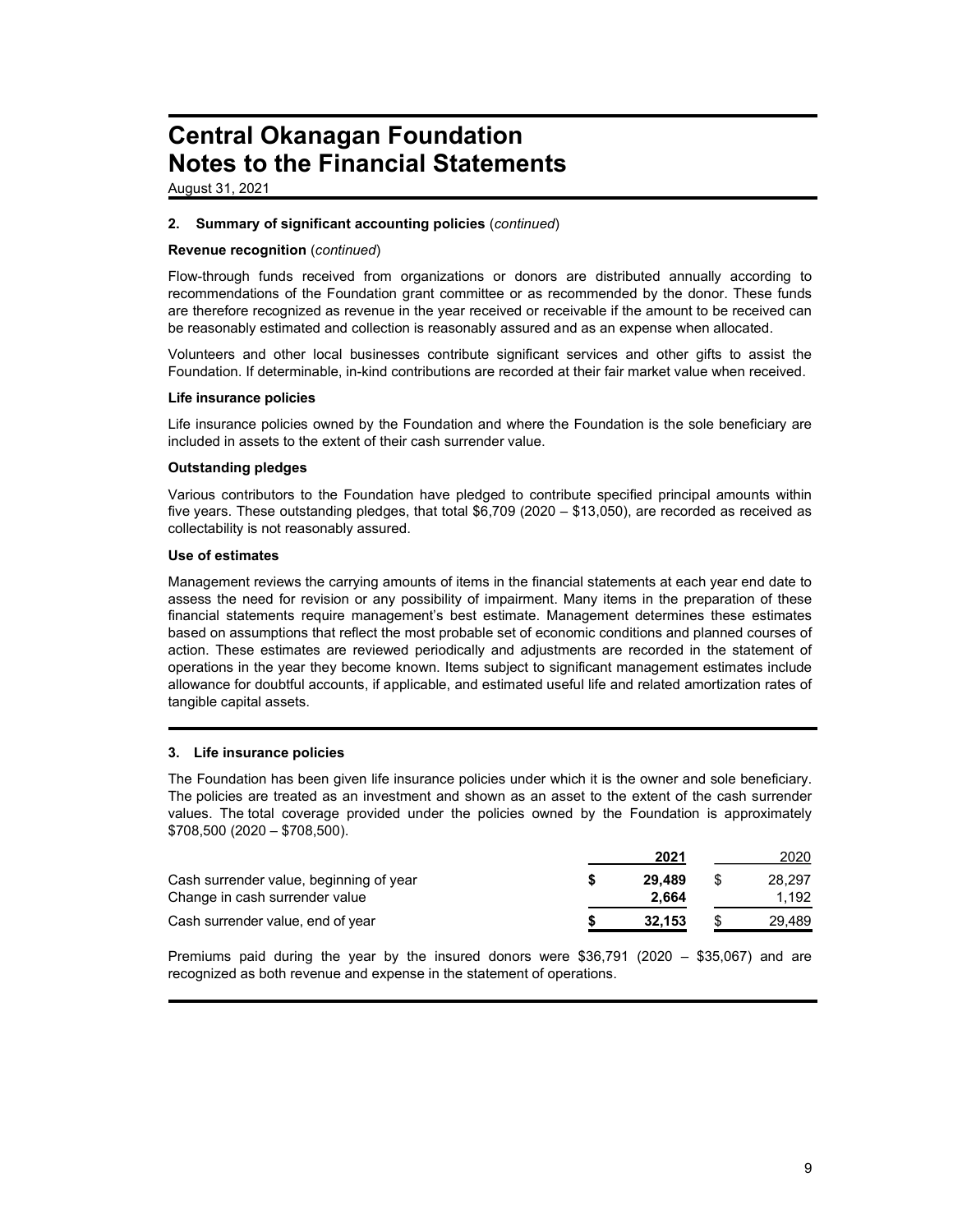August 31, 2021

| Tangible capital assets<br>4.                                           |              |              | 2021          | 2020          |
|-------------------------------------------------------------------------|--------------|--------------|---------------|---------------|
|                                                                         |              | Accumulated  | <b>Net</b>    | <b>Net</b>    |
|                                                                         | Cost         | amortization | book value    | book value    |
| Computer hardware                                                       | \$<br>32,618 | \$<br>20,159 | \$<br>12,459  | \$<br>16,805  |
| Computer software                                                       | 20,684       | 11,609       | 9,075         | 3,401         |
| Furniture and equipment                                                 | 23,365       | 20,903       | 2,462         | 5,519         |
| Leasehold improvements                                                  | 993          | 894          | 99            | 301           |
|                                                                         | \$<br>77,660 | \$<br>53,565 | \$<br>24,095  | \$<br>26,026  |
| <b>Grants payable</b><br>5.<br>Grants payable consist of the following: |              |              | 2021          | 2020          |
|                                                                         |              |              |               |               |
| Total grants payable                                                    |              |              | \$<br>276,556 | \$<br>292,555 |
| Less: current portion                                                   |              |              | (194, 056)    | (272,888)     |
|                                                                         |              |              | 82,500        | \$<br>19,667  |
| Grants payable are expected to be paid as follows:                      |              |              |               |               |
|                                                                         |              |              |               |               |

| S  | 194,056 |
|----|---------|
|    | 82,500  |
| \$ | 276,556 |
|    |         |

### 6. Unearned revenue

Unearned revenue relates to grants received in the current year that will be used during future years. The unearned revenue for the year is as follows:

|                                     |   | 2021        |   | 2020        |
|-------------------------------------|---|-------------|---|-------------|
| <b>Reaching Home</b>                |   |             |   |             |
| Deferred revenue opening balance    | S | 383.557     | S | 172.180     |
| Funding received/receivable         |   | 1,472,532   |   | 1,330,063   |
| Recognized special projects revenue |   | (116, 678)  |   | (113,068)   |
| Sub-project costs                   |   | (1,336,558) |   | (1,005,618) |
| Total unearned revenue              | S | 402.853     |   | 383,557     |

Effective April 1, 2015, the Foundation partnered with Human Resources and Skills Development Canada through a Homelessness Partnering Strategy (HPS) program which ran from April 1, 2015 to March 31, 2019. As of March 25, 2019, the Foundation obtained a new five-year contract, that was renamed the Reaching Home (RH) program, that runs from April 1, 2019 to March 31, 2024. The RH promotes strategic partnerships and structures, including housing solutions and supports, to assist homeless persons and those at risk of becoming homeless in moving toward self-sufficiency.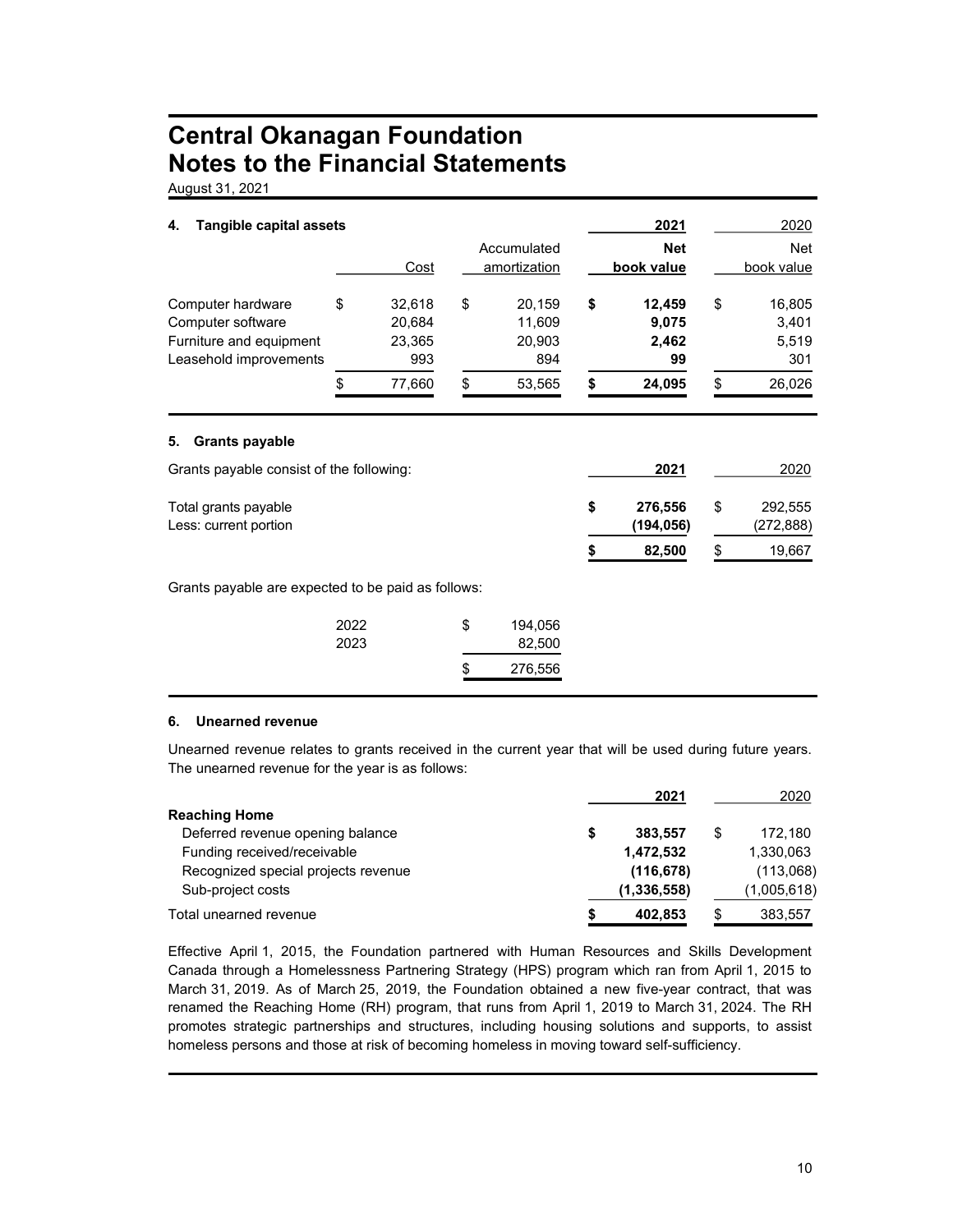August 31, 2021

### 7. Endowment funds

The principal contributed by donors is to be held as a permanent endowment in separate funds. Investment returns earned on these endowment funds are allocated, as directed by the fund donor for designated funds or as determined by the Foundation's Directors for discretionary funds and distributed in amounts determined annually by the Foundation's Directors. For the current fiscal year, the allocation rate was set at 3.5% (2020 – 3.5%). Subsequent to year-end the Board approved a 7.5% allocation rate for fiscal 2022, plus an additional allocation of 1% to Capital.

### 8. Flow-through funds

The flow-through funds relate to amounts that have not yet been allocated and disbursed. The sources of these funds are as follows:

|                                         | 2021               |   | 2020               |
|-----------------------------------------|--------------------|---|--------------------|
| Okanagan Rail Trail Initiative<br>Other | 624.423<br>410.416 | S | 760.046<br>193,064 |
|                                         | 1,034,839          |   | 953,110            |

### 9. Allocation reserve

In 2012, the Board of Directors established an internally restricted allocations reserve. This reserve is intended to provide funding for allocations in those years where investment returns are less than the 3.5% allocations goal set by the Board. This reserve is not available for unrestricted purposes without approval of the Board of Directors. It is the Foundation's objective to accumulate a balance in the reserve representing an estimate of three years of allocation distributions. As directed by the Board of Directors, contributions to the fund may be made from investment earnings in excess of 3.5% and transfers from other funds. Income earned on the reserve fund will be added to the investment returns and allocations fund.

### 10. Administration

|                              |                          | Reaching Home |         |              |               |
|------------------------------|--------------------------|---------------|---------|--------------|---------------|
|                              | Designated               | Indigenous    |         | 2021         | 2020          |
|                              | communities homelessness |               | General | <b>Total</b> | Total         |
| Board and committee meetings |                          |               | 2,871   | 2,871        | 10,806        |
| Communications and IT        | 1.760                    | 180           | 39,341  | 41,281       | 39,498        |
| Conferences and workshops    |                          |               | 764     | 764          | 2,382         |
| In-kind insurance premiums   |                          |               | 36,791  | 36,791       | 35,067        |
| Insurance                    |                          | -             | 2.736   | 2.736        | 2.364         |
| Memberships                  |                          |               | 12,570  | 12.570       | 12,131        |
| Office and printing          | 4,187                    | 370           | 16,034  | 20,591       | 22,509        |
| Professional fees            | 5,768                    | 1,100         | 29,697  | 36,565       | 41,892        |
| Publicity and promotion      |                          |               | 21,292  | 21.292       | 22,375        |
| Rent                         | 9.169                    | 931           | 51,824  | 61,924       | 62,864        |
| Salaries and benefits        | 85,943                   | 7,270         | 336,142 | 429,355      | 424,806       |
|                              | 106,827                  | 9,851<br>\$.  | 550,062 | 666,740      | 676,694<br>\$ |
|                              |                          |               |         |              |               |